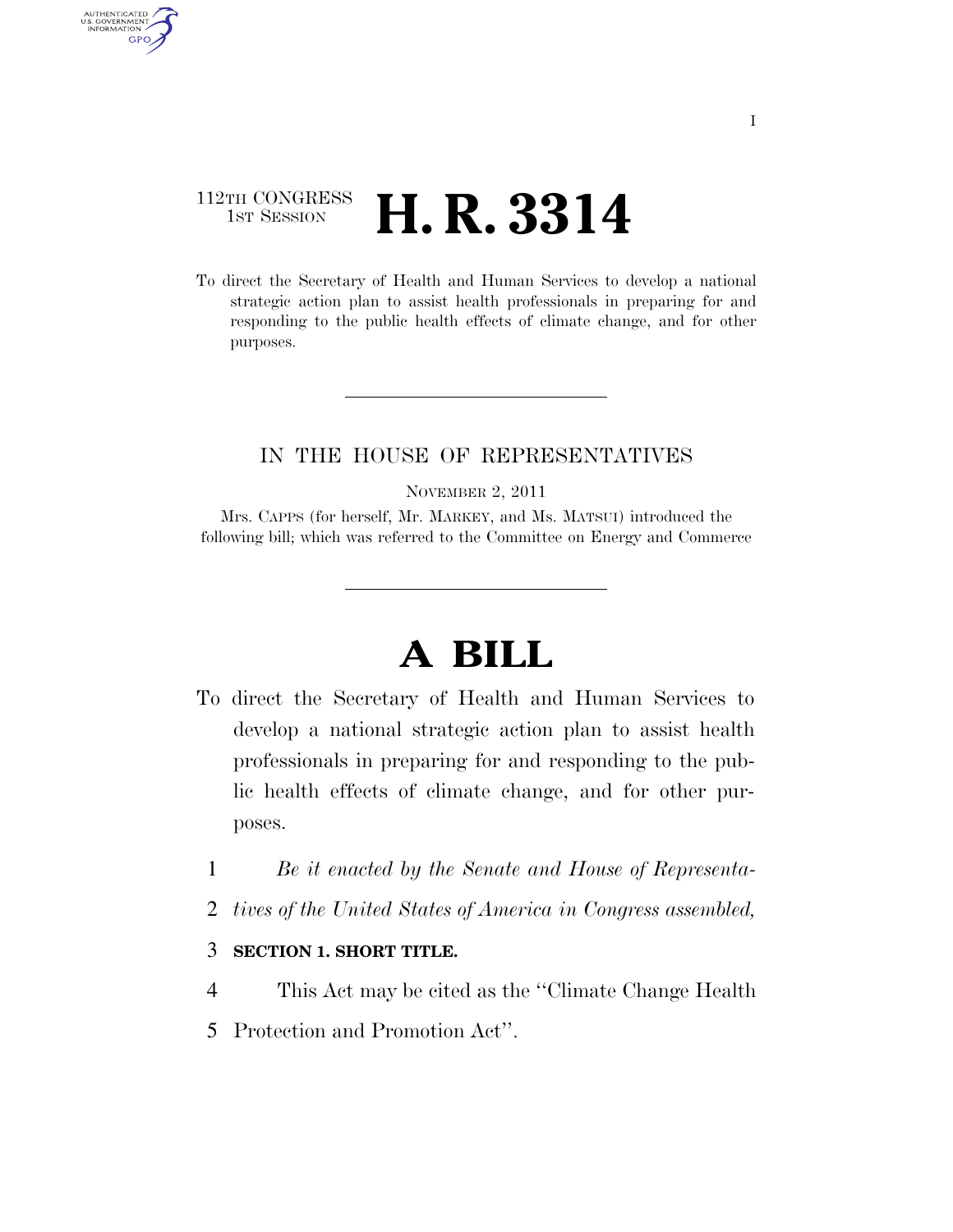It is the sense of the Congress that the Federal Gov- ernment, in cooperation with international, State, tribal, and local governments, concerned public and private orga- nizations, and citizens, should use all practicable means and measures—

 (1) to assist the efforts of public health and health care professionals, first responders, States, tribes, municipalities, and local communities to in- corporate measures to prepare health systems to re-spond to the impacts of climate change;

13  $(2)$  to ensure—

 (A) that the Nation's health professionals have sufficient information to prepare for and respond to the adverse health impacts of cli-mate change;

- (B) the utility and value of scientific re-search in advancing understanding of—
- (i) the health impacts of climate change; and

 (ii) strategies to prepare for and re- spond to the health impacts of climate change;

 (C) the identification of communities vul-nerable to the health effects of climate change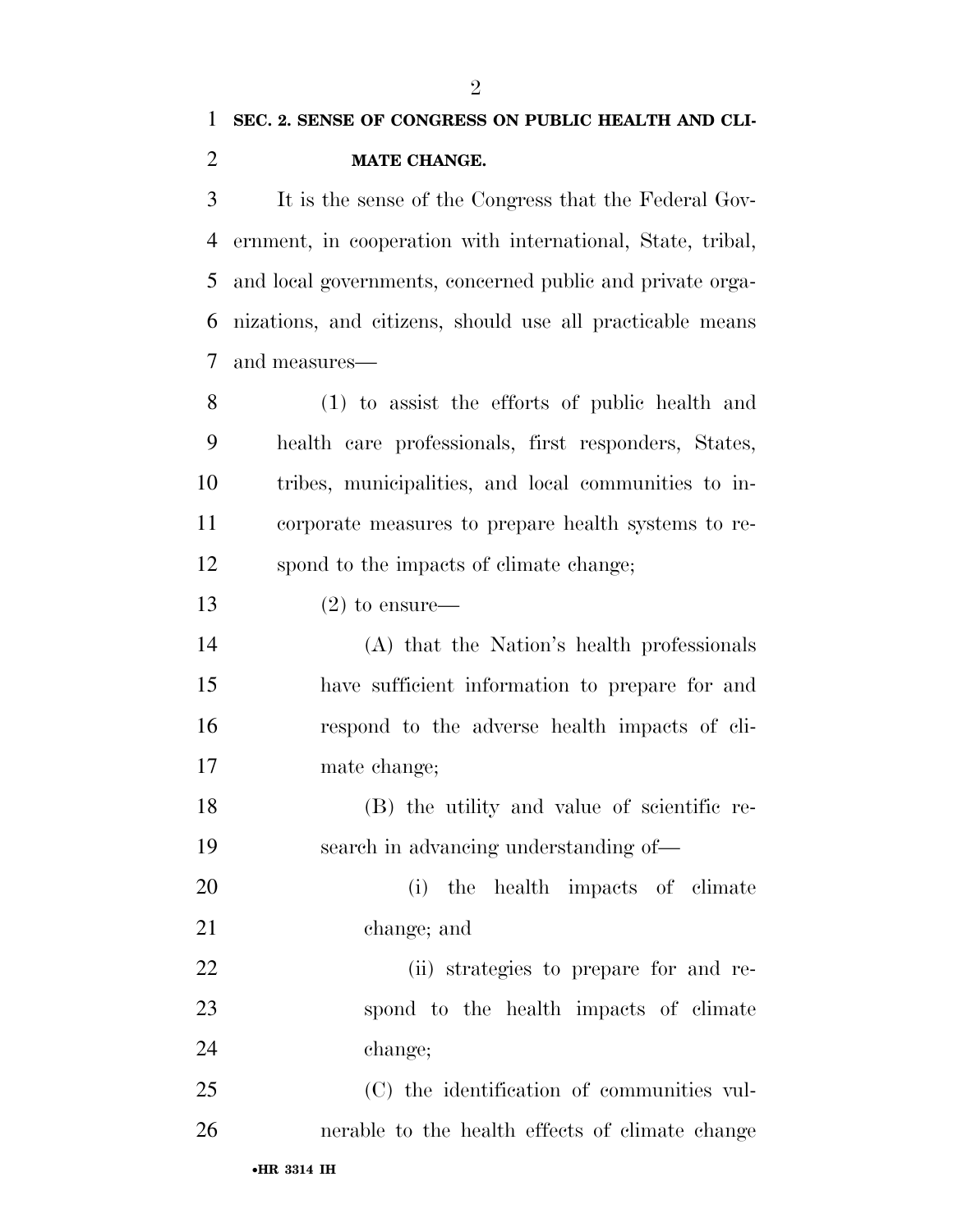| $\mathbf{1}$   | and the development of strategic response plans       |
|----------------|-------------------------------------------------------|
| $\overline{2}$ | to be carried out by health professionals for         |
| 3              | those communities;                                    |
| $\overline{4}$ | (D) the improvement of health status and              |
| 5              | health equity through efforts to prepare for and      |
| 6              | respond to climate change; and                        |
| $\overline{7}$ | $(E)$ the inclusion of health policy in the de-       |
| 8              | velopment of climate change responses;                |
| 9              | (3) to encourage further research, interdiscipli-     |
| 10             | nary partnership, and collaboration among stake-      |
| 11             | holders in order to-                                  |
| 12             | (A) understand and monitor the health im-             |
| 13             | pacts of climate change; and                          |
| 14             | (B) improve public health knowledge and               |
| 15             | response strategies to climate change;                |
| 16             | (4) to enhance preparedness activities, and pub-      |
| 17             | lic health infrastructure, relating to climate change |
| 18             | and health;                                           |
| 19             | (5) to encourage each and every American to           |
| 20             | learn about the impacts of climate change on health;  |
| 21             | and                                                   |
| 22             | $(6)$ to assist the efforts of developing nations to  |
| 23             | incorporate measures to prepare health systems to     |
| 24             | respond to the impacts of climate change.             |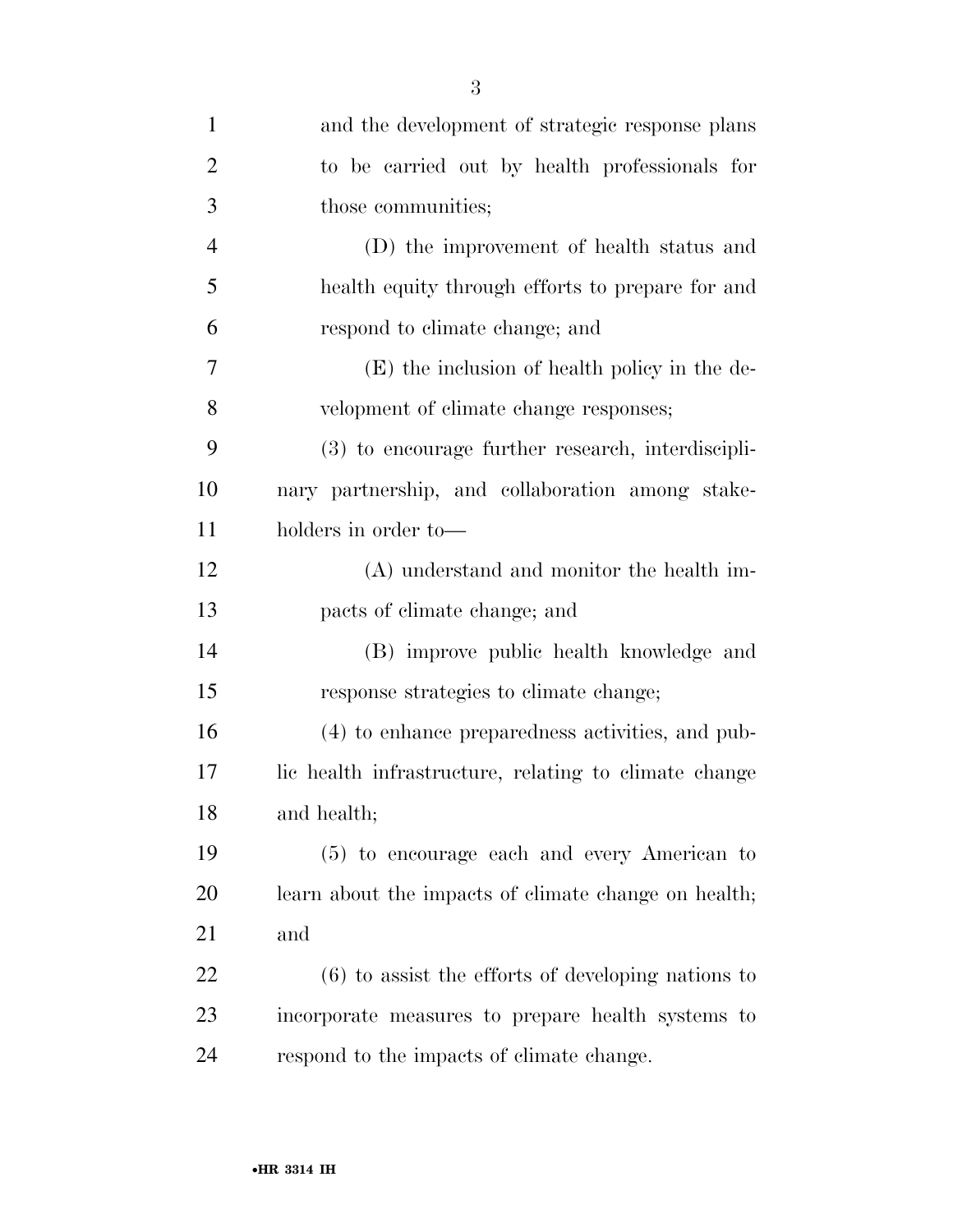#### **SEC. 3. RELATIONSHIP TO OTHER LAWS.**

 Nothing in this Act in any manner limits the author- ity provided to or responsibility conferred on any Federal department or agency by any provision of any law (includ- ing regulations) or authorizes any violation of any provi- sion of any law (including regulations), including any health, energy, environmental, transportation, or any other law or regulation.

#### **SEC. 4. NATIONAL STRATEGIC ACTION PLAN.**

(a) REQUIREMENT.—

 (1) IN GENERAL.—The Secretary of Health and Human Services, within 2 years after the date of the enactment of this Act, on the basis of the best avail- able science, and in consultation pursuant to para- graph (2), shall publish a strategic action plan to as- sist health professionals in preparing for and re- sponding to the impacts of climate change on public health in the United States and other nations, par-ticularly developing nations.

 (2) CONSULTATION.—In developing or making any revision to the national strategic action plan, the Secretary shall—

 (A) consult with the Director of the Cen- ters for Disease Control and Prevention, the Administrator of the Environmental Protection Agency, the Director of the National Institutes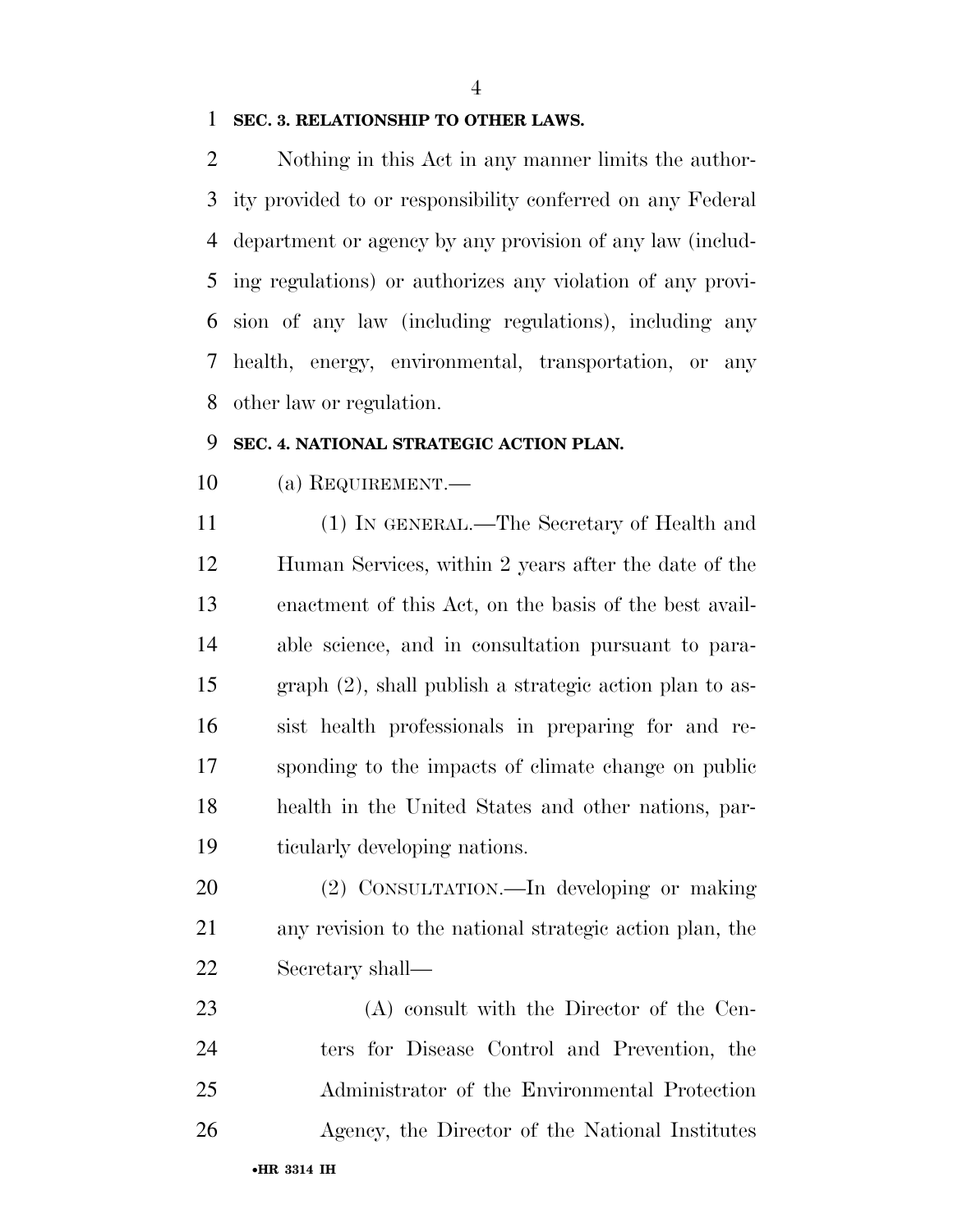| $\mathbf{1}$   | of Health, the Secretary of Energy, other ap-           |
|----------------|---------------------------------------------------------|
| $\overline{2}$ | propriate Federal agencies, Indian tribes, State        |
| 3              | and local governments, public health organiza-          |
| $\overline{4}$ | tions, scientists, and other interested stake-          |
| 5              | holders; and                                            |
| 6              | (B) provide opportunity for public input.               |
| 7              | $(b)$ CONTENTS.—                                        |
| 8              | IN GENERAL.—The Secretary, acting<br>(1)                |
| 9              | through the Director of the Centers for Disease         |
| 10             | Control and Prevention, shall assist health profes-     |
| 11             | sionals in preparing for and responding effectively     |
| 12             | and efficiently to the health effects of climate change |
| 13             | through measures including—                             |
| 14             | (A) developing, improving, integrating, and             |
| 15             | maintaining domestic and international disease          |
| 16             | surveillance systems and monitoring capacity to         |
| 17             | respond to health-related effects of climate            |
| 18             | change, including on topics addressing-                 |
| 19             | (i) water, food, and vector borne infec-                |
| 20             | tious diseases and climate change;                      |
| 21             | (ii) pulmonary effects, including re-                   |
| 22             | sponses to aeroallergens;                               |
| 23             | (iii) cardiovascular effects, including                 |
| 24             | impacts of temperature extremes;                        |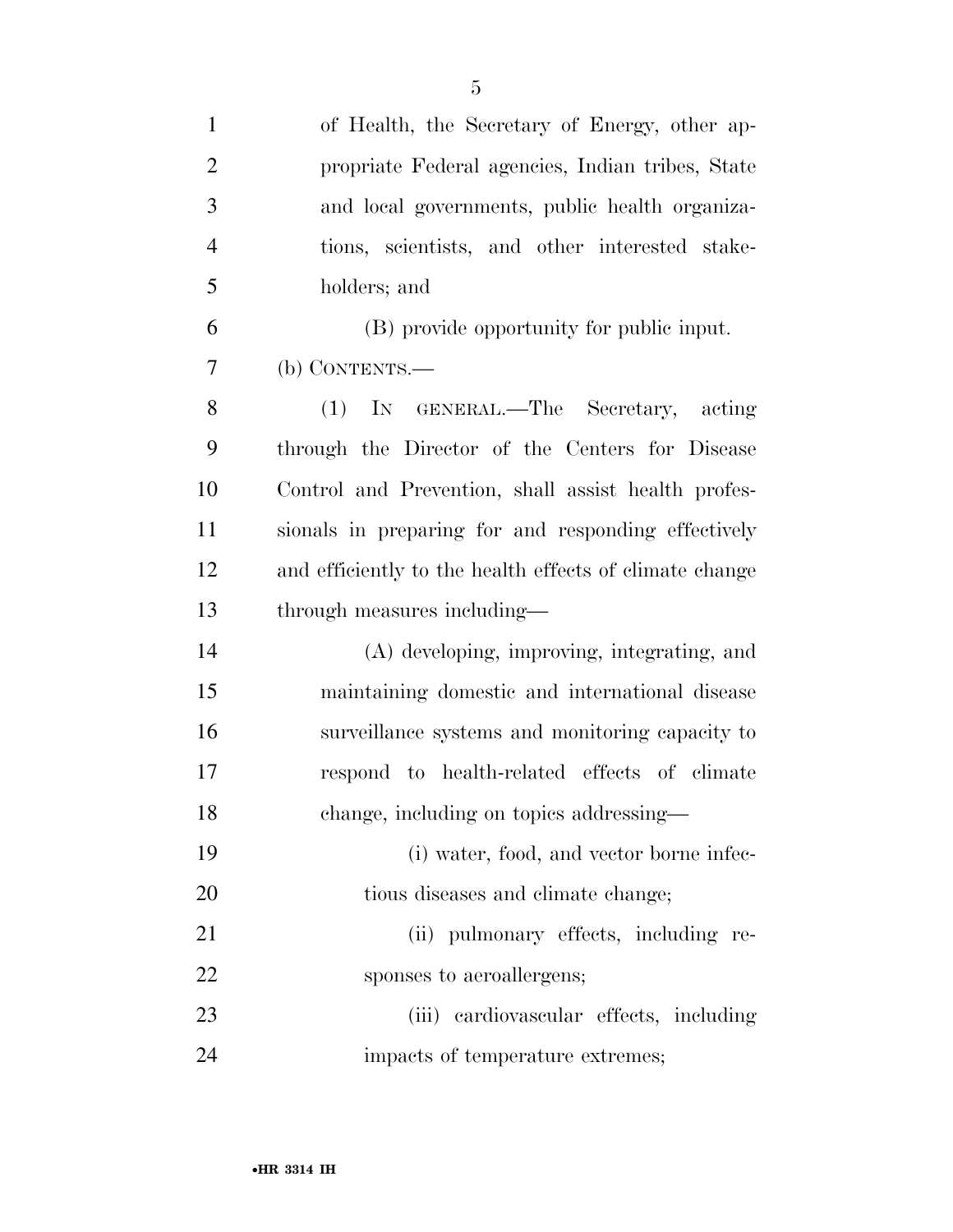- (iv) air pollution health effects, includ-2 ing heightened sensitivity to air pollution; (v) hazardous algal blooms; (vi) mental and behavioral health im- pacts of climate change; (vii) the health of refugees, displaced persons, and vulnerable communities; (viii) the implications for communities vulnerable to health effects of climate change, as well as strategies for responding to climate change within these commu- nities; and (ix) local and community-based health interventions for climate-related health im- pacts; (B) creating tools for predicting and moni- toring the public health effects of climate change on the international, national, regional, State, and local levels, and providing technical support to assist in their implementation; (C) developing public health communica- tions strategies and interventions for extreme weather events and disaster response situations; (D) identifying and prioritizing commu-
- nities and populations vulnerable to the health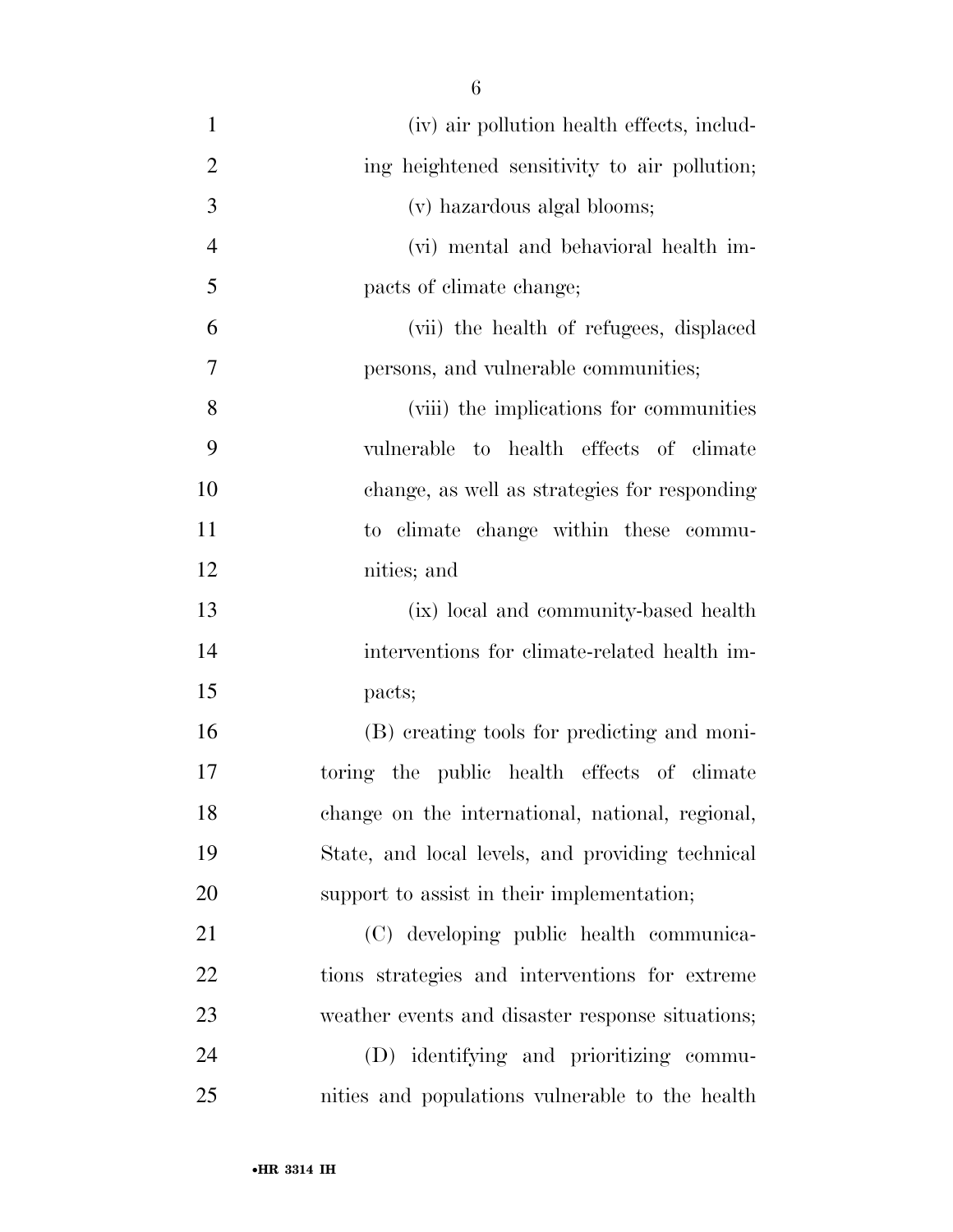| $\mathbf{1}$   | effects of climate change, and determining ac-    |
|----------------|---------------------------------------------------|
| $\overline{2}$ | tions and communication strategies that should    |
| 3              | be taken to inform and protect these commu-       |
| 4              | nities and populations from the health effects of |
| 5              | climate change;                                   |
| 6              | (E) developing health communication, pub-         |
| 7              | lic education, and outreach programs aimed at     |
| 8              | public health and health care professionals, as   |
| 9              | well as the general public, to promote prepared-  |
| 10             | ness and response strategies relating to climate  |
| 11             | change and public health, including the identi-   |
| 12             | fication of greenhouse gas reduction behaviors    |
| 13             | that are health-promoting; and                    |
| 14             | (F) developing academic and regional cen-         |
| 15             | ters of excellence devoted to-                    |
| 16             | (i) researching relationships between             |
| 17             | climate change and health;                        |
| 18             | (ii) expanding and training the public            |
| 19             | health workforce to strengthen the capacity       |
| 20             | of such workforce to respond to and pre-          |
| 21             | pare for the health effects of climate            |
| 22             | change;                                           |
| 23             | (iii) creating and supporting academic            |
| 24             | fellowships focusing on the health effects        |
| 25             | of climate change; and                            |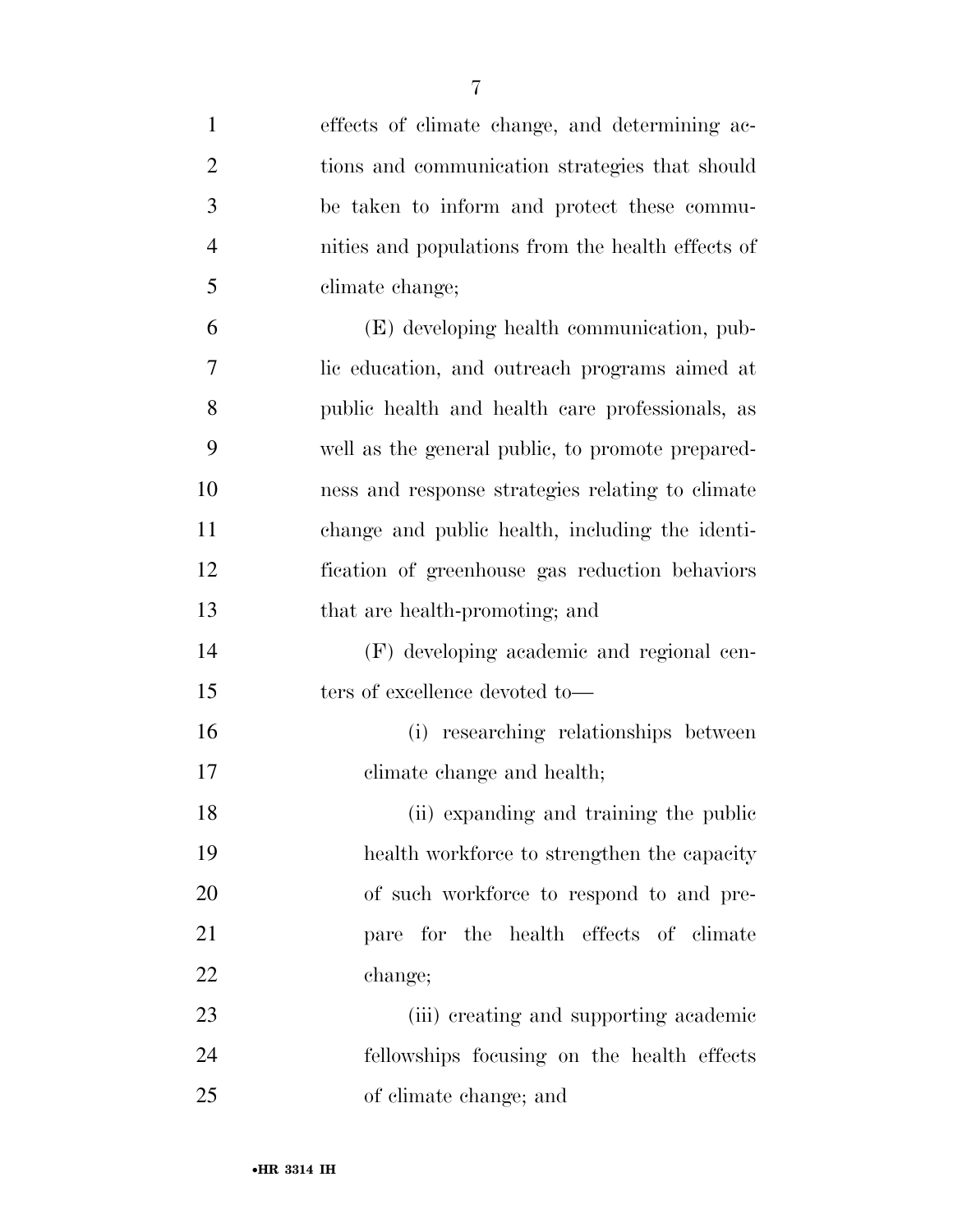| $\mathbf{1}$   | (iv) training senior health ministry of-          |
|----------------|---------------------------------------------------|
| $\overline{2}$ | ficials from developing nations to strength-      |
| 3              | en the capacity of such nations to—               |
| $\overline{4}$ | (I) prepare for and respond to                    |
| 5              | the health effects of climate change;             |
| 6              | and                                               |
| $\overline{7}$ | (II) build an international net-                  |
| 8              | work of public health professionals               |
| 9              | with the necessary climate change                 |
| 10             | knowledge base;                                   |
| 11             | (G) using techniques, including health im-        |
| 12             | pact assessments, to assess various climate       |
| 13             | change public health preparedness and response    |
| 14             | strategies on international, national, State, re- |
| 15             | gional, tribal, and local levels, and make rec-   |
| 16             | ommendations as to those strategies that best     |
| 17             | protect the public health;                        |
| 18             | $(H)(i)$ assisting in the development, imple-     |
| 19             | mentation, and support of State, regional, trib-  |
| 20             | al, and local preparedness, communication, and    |
| 21             | response plans (including with respect to the     |
| 22             | health departments of such entities) to antici-   |
| 23             | pate and reduce the health threats of climate     |
| 24             | change; and                                       |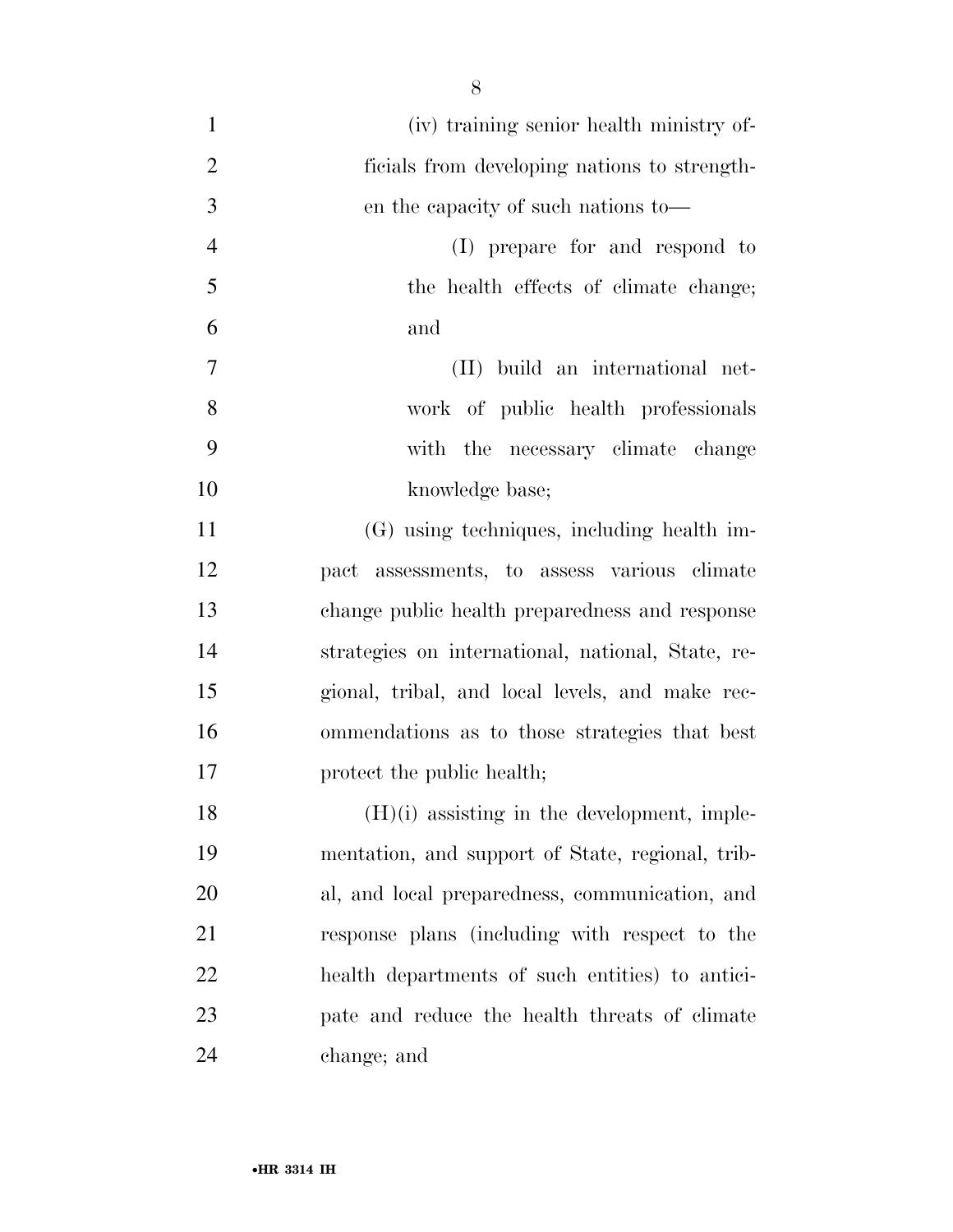| $\mathbf{1}$   | (ii) acting through the Director of the Cen-     |
|----------------|--------------------------------------------------|
| $\overline{2}$ | ters for Disease Control and Prevention or an    |
| 3              | appropriate Federal agency, pursuing collabo-    |
| $\overline{4}$ | rative efforts to develop, integrate, and imple- |
| 5              | ment such plans;                                 |
| 6              | (I) acting through the Director of the Cen-      |
| 7              | ters for Disease Control and Prevention or an    |
| 8              | appropriate Federal agency, creating a program   |
| 9              | to advance research as it relates to the effects |
| 10             | of climate change on public health across Fed-   |
| 11             | eral agencies, including research to-            |
| 12             | (i) identify and assess climate change           |
| 13             | health effects preparedness and response         |
| 14             | strategies;                                      |
| 15             | (ii) prioritize critical public health in-       |
| 16             | frastructure projects related to potential       |
| 17             | climate change impacts that affect public        |
| 18             | health; and                                      |
| 19             | (iii) coordinate preparedness for cli-           |
| 20             | mate change health impacts, including the        |
| 21             | development of modeling and forecasting          |
| 22             | tools;                                           |
| 23             | (J) providing technical assistance for the       |
| 24             | development, implementation, and support of      |
| 25             | preparedness and response plans to anticipate    |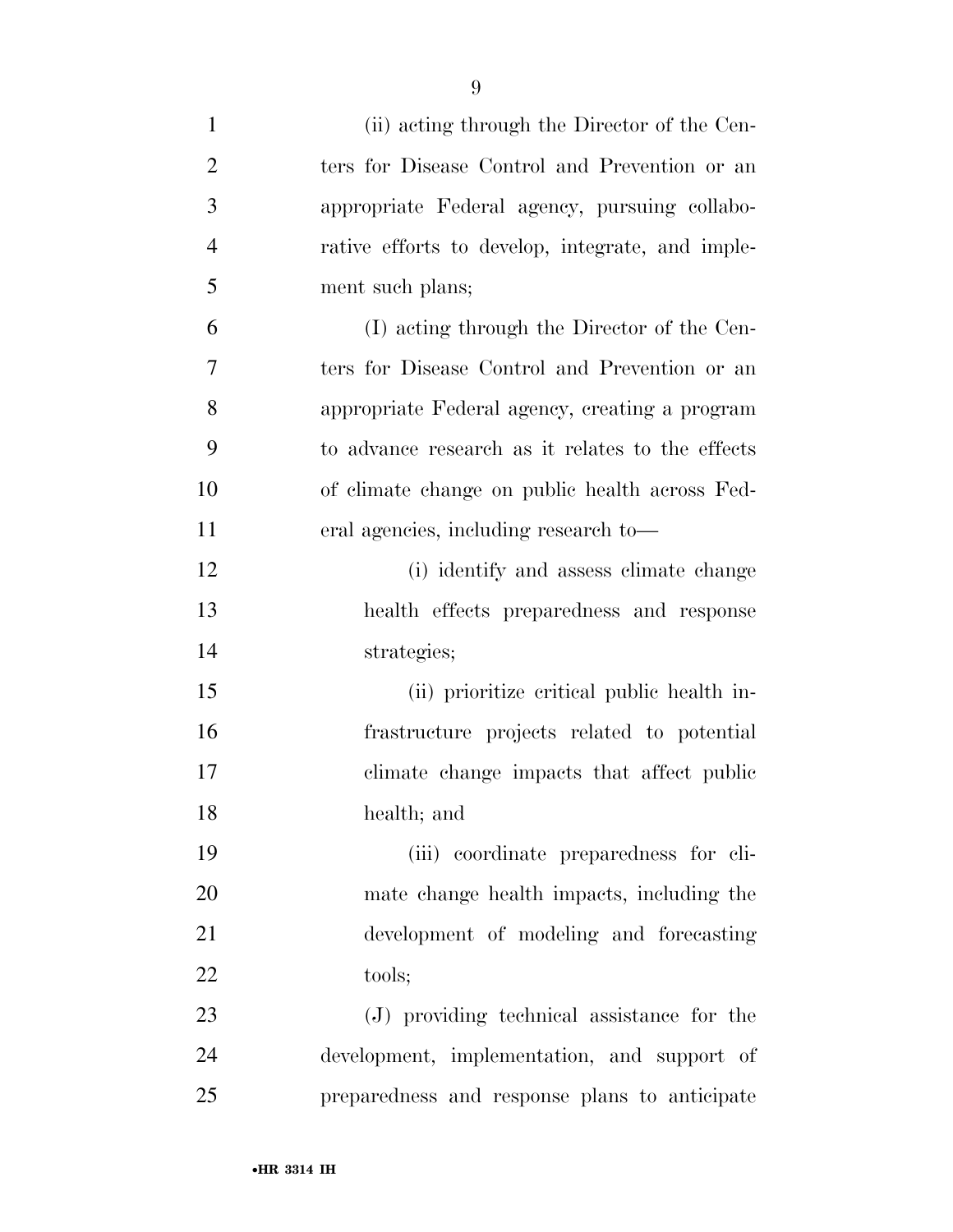| $\mathbf{1}$   | and reduce the health threats of climate change            |
|----------------|------------------------------------------------------------|
| $\overline{2}$ | in developing nations; and                                 |
| 3              | (K) carrying out other activities deter-                   |
| $\overline{4}$ | mined appropriate by the Secretary to plan for             |
| 5              | and respond to the impacts of climate change               |
| 6              | on public health.                                          |
| 7              | (c) REVISION.—The Secretary shall revise the na-           |
| 8              | tional strategic action plan not later than July 1, 2016,  |
| 9              | and every 4 years thereafter, to reflect new information   |
| 10             | collected pursuant to implementation of the national stra- |
| 11             | tegic action plan and otherwise, including information     |
| 12             | $on$ —                                                     |
| 13             | (1) the status of critical environmental health            |
| 14             | parameters and related human health impacts;               |
| 15             | (2) the impacts of climate change on public                |
| 16             | health; and                                                |
| 17             | (3) advances in the development of strategies              |
| 18             | for preparing for and responding to the impacts of         |
| 19             | climate change on public health.                           |
| 20             | (d) IMPLEMENTATION.—                                       |
| 21             | (1)<br>IMPLEMENTATION THROUGH<br>HHS.—The                  |
| 22             | Secretary shall exercise the Secretary's authority         |
| 23             | under this Act and other Federal statutes to achieve       |
| 24             | the goals and measures of the national strategic ac-       |
| 25             | tion plan.                                                 |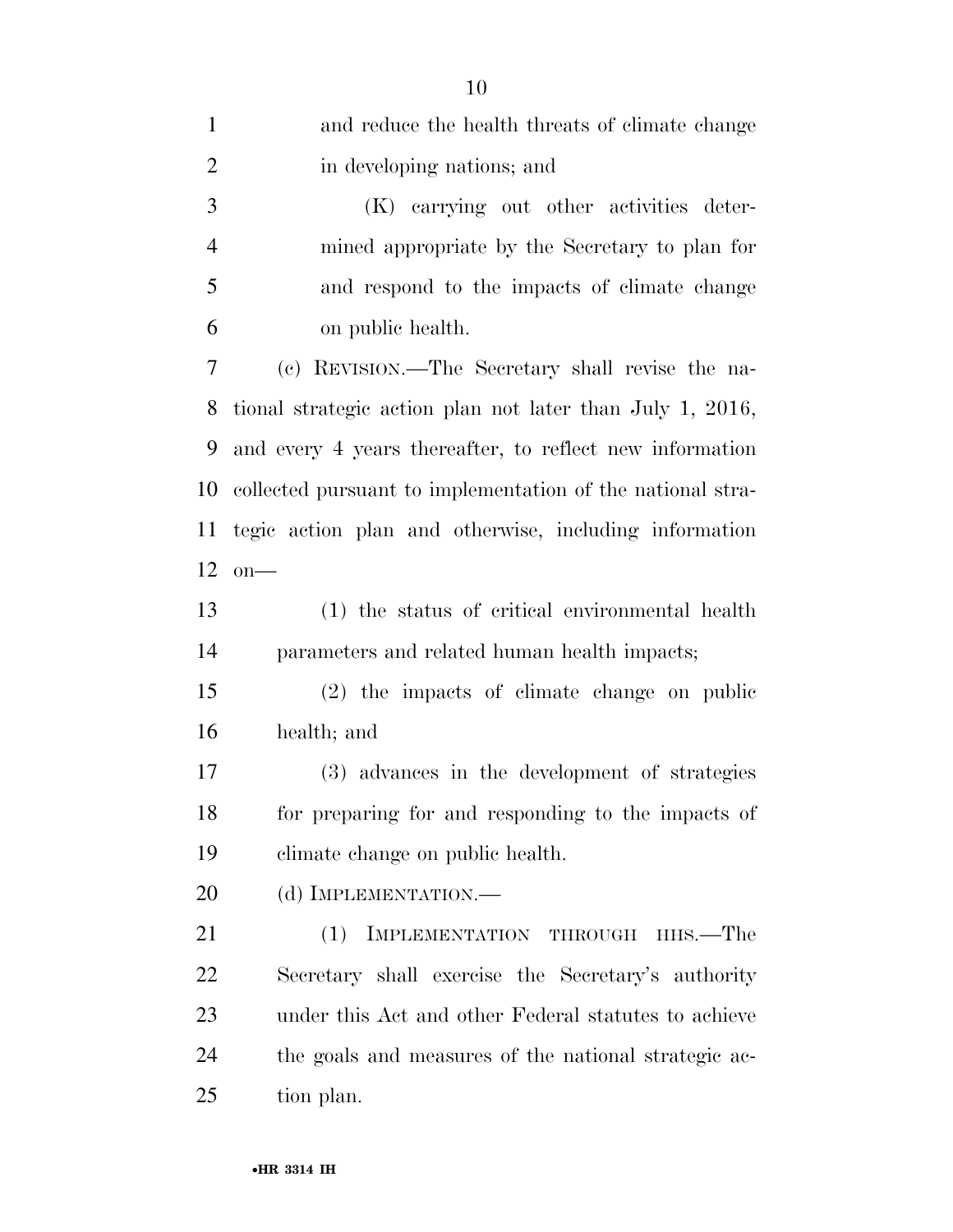| $\mathbf{1}$   | (2) OTHER PUBLIC HEALTH PROGRAMS AND                  |
|----------------|-------------------------------------------------------|
| $\overline{2}$ | INITIATIVES.—The Secretary and Federal officials of   |
| 3              | other relevant Federal agencies shall administer      |
| $\overline{4}$ | public health programs and initiatives authorized by  |
| 5              | statutes other than this Act, subject to the require- |
| 6              | ments of such statutes, in a manner designed to       |
| 7              | achieve the goals of the national strategic action    |
| 8              | plan.                                                 |
| 9              | $(3)$ CDC.—In furtherance of the national stra-       |
| 10             | tegic action plan, the Director of the Centers for    |
| 11             | Disease Control and Prevention shall—                 |
| 12             | (A) conduct scientific research to assist             |
| 13             | health professionals in preparing for and re-         |
| 14             | sponding to the impacts of climate change on          |
| 15             | public health; and                                    |
| 16             | (B) provide funding for-                              |
| 17             | (i) research on the health effects of                 |
| 18             | climate change; and                                   |
| 19             | preparedness planning on the<br>(ii)                  |
| 20             | international, national, State, regional, and         |
| 21             | local levels to respond to or reduce the bur-         |
| 22             | den of health effects of climate change;              |
| 23             | and                                                   |
| 24             | (C) carry out other activities determined             |
| 25             | appropriate by the Director to prepare for and        |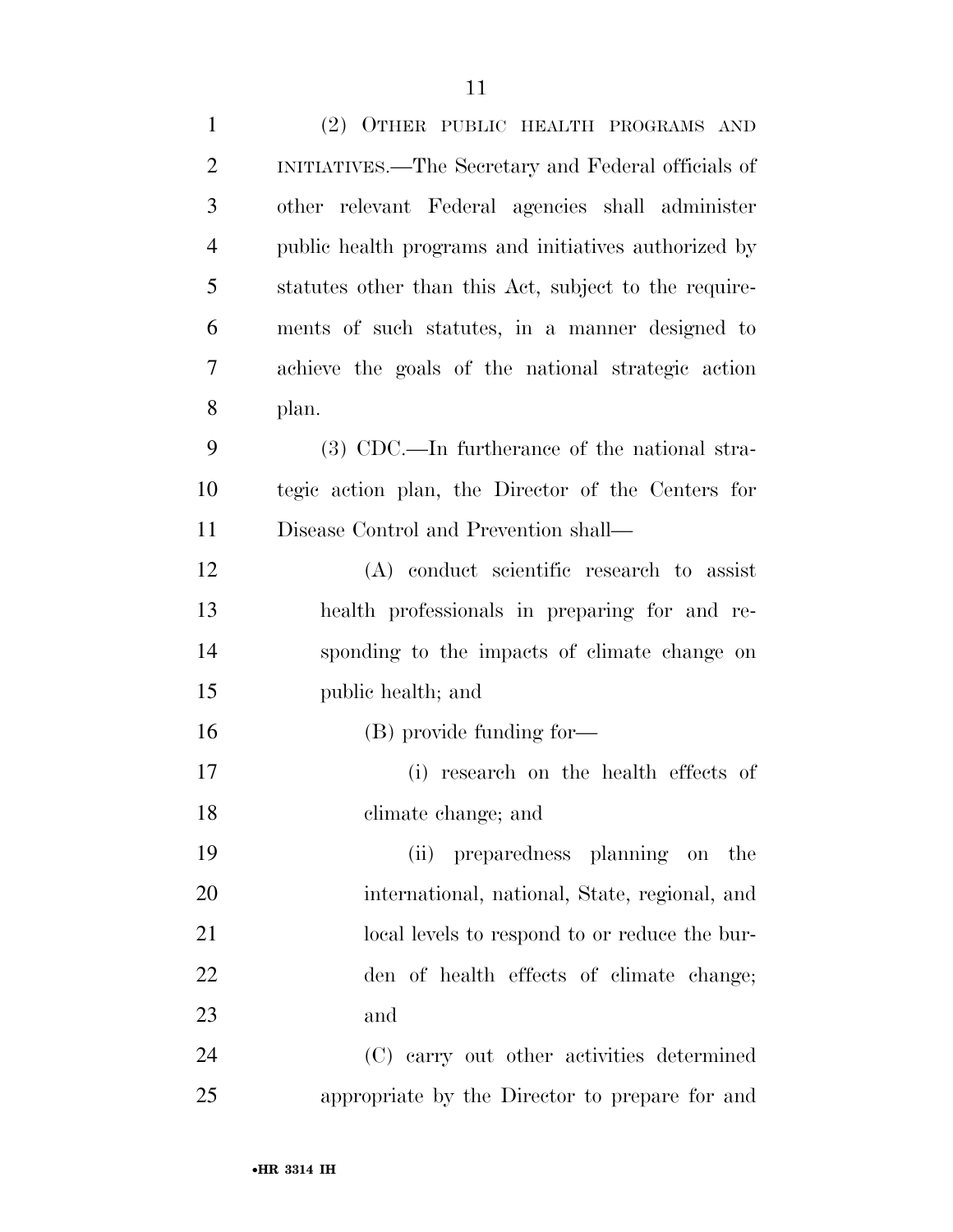respond to the impacts of climate change on public health.

#### **SEC. 5. ADVISORY BOARD.**

 (a) ESTABLISHMENT.—The Secretary shall establish a permanent science advisory board comprised of not less than 10 and not more than 20 members.

 (b) APPOINTMENT OF MEMBERS.—The Secretary shall appoint the members of the science advisory board from among individuals who—

 (1) are recommended by the President of the National Academy of Sciences; and

 (2) have expertise in public health and human services, climate change, and other relevant dis-ciplines.

 (c) FUNCTIONS.—The science advisory board shall— (1) provide scientific and technical advice and recommendations to the Secretary on the domestic and international impacts of climate change on pub- lic health, populations and regions particularly vul- nerable to the effects of climate change, and strate- gies and mechanisms to prepare for and respond to the impacts of climate change on public health; and

 (2) advise the Secretary regarding the best science available for purposes of issuing the national strategic action plan.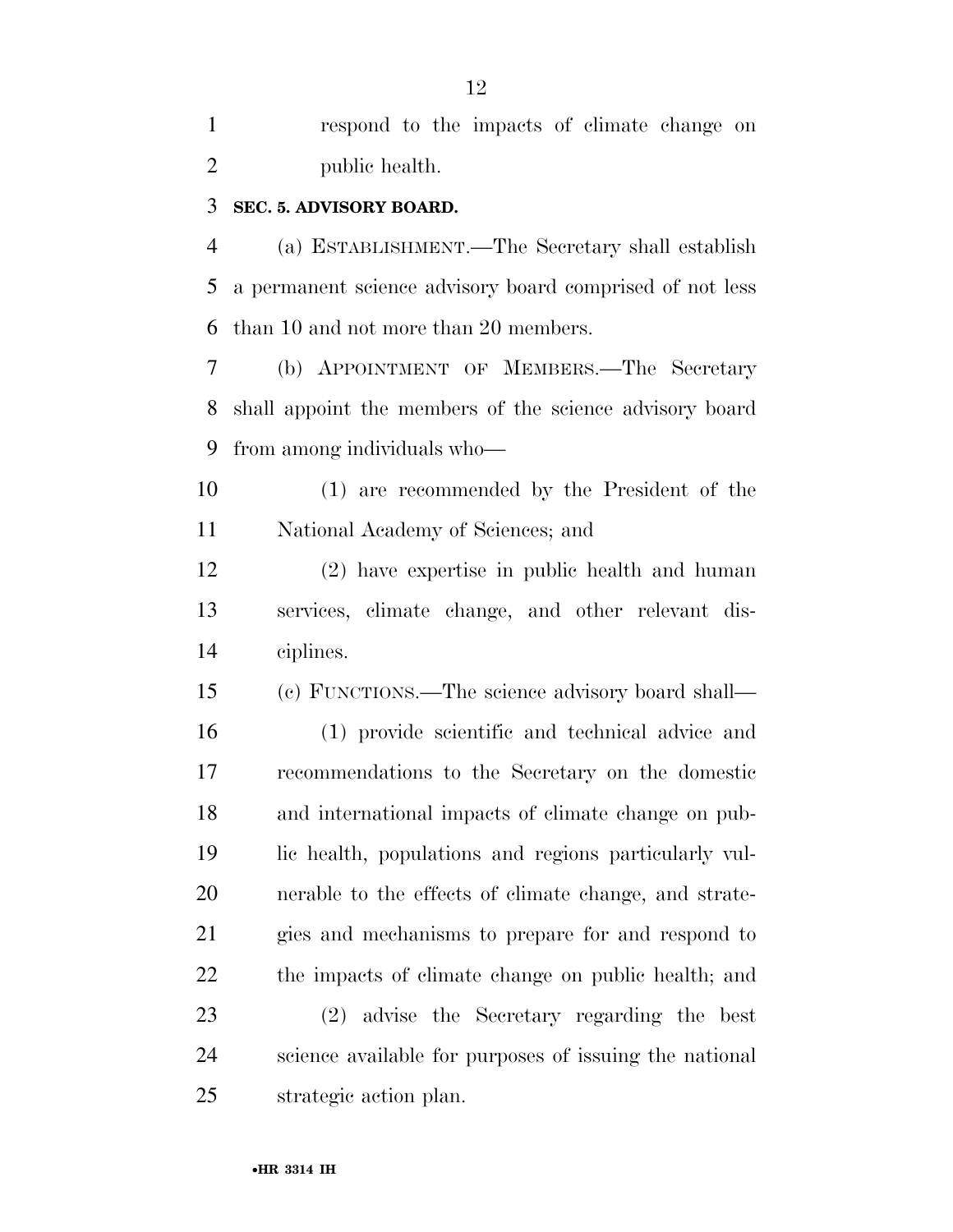## **SEC. 6. REPORTS.**

| 2              | (a) NEEDS ASSESSMENT.—                                   |
|----------------|----------------------------------------------------------|
| 3              | (1) IN GENERAL.—The Secretary shall seek to              |
| $\overline{4}$ | enter into, by not later than 6 months after the date    |
| 5              | of the enactment of this Act, an agreement with the      |
| 6              | National Research Council and the Institute of Med-      |
| 7              | icine to complete a report that—                         |
| 8              | (A) assesses the needs for health profes-                |
| 9              | sionals to prepare for and respond to elimate            |
| 10             | change impacts on public health; and                     |
| 11             | (B) recommends programs to meet those                    |
| 12             | needs.                                                   |
| 13             | (2) SUBMISSION.—The agreement under para-                |
| 14             | graph (1) shall require the completed report to be       |
| 15             | submitted to the Congress and the Secretary and          |
| 16             | made publicly available not later than 1 year after      |
| 17             | the date of the agreement.                               |
| 18             | (b) CLIMATE CHANGE HEALTH PROTECTION AND                 |
|                | 19 PROMOTION REPORTS.                                    |
| 20             | (1) IN GENERAL.—The Secretary shall offer to             |
| 21             | enter into, not later than 6 months after the submis-    |
| 22             | sion of the report under subsection $(a)(2)$ , an agree- |
| 23             | ment with the National Research Council and the          |
| 24             | Institute of Medicine, under which the National Re-      |
| 25             | search Council and the Institute of Medicine will        |
| 26             | prepare periodic reports to aid health professionals     |
|                | •HR 3314 IH                                              |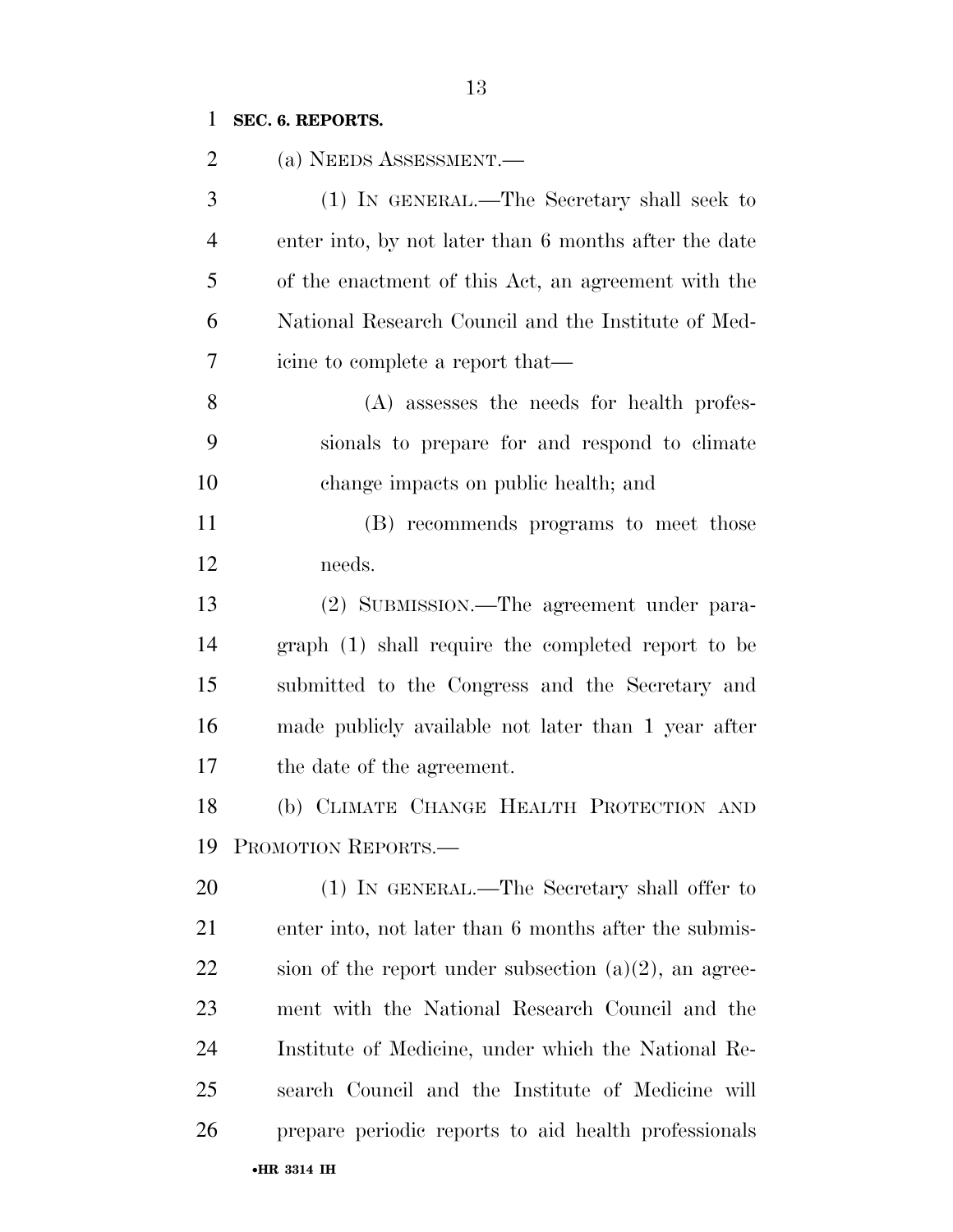| $\mathbf{1}$   | in preparing for and responding to the adverse        |
|----------------|-------------------------------------------------------|
| $\overline{2}$ | health effects of climate change that—                |
| 3              | (A) review scientific developments<br><b>on</b>       |
| $\overline{4}$ | health impacts of climate change; and                 |
| 5              | (B) recommend changes to the national                 |
| 6              | strategic action plan.                                |
| 7              | (2) SUBMISSION.—The agreement under para-             |
| 8              | graph (1) shall require a report to be submitted to   |
| 9              | the Congress and the Secretary and made publicly      |
| 10             | available not later than July 1, 2015, and every 4    |
| 11             | years thereafter.                                     |
| 12             | SEC. 7. DEFINITIONS.                                  |
| 13             | In this Act:                                          |
| 14             | (1) HEALTH IMPACT ASSESSMENT.—The term                |
| 15             | "health impact assessment" means a combination of     |
| 16             | procedures, methods, and tools by which a policy,     |
| 17             | program, or project may be judged as to its potential |
| 18             | effects on the health of a population, and the dis-   |
| 19             | tribution of those effects within the population.     |
| 20             | (2) NATIONAL STRATEGIC ACTION PLAN.—The               |
| 21             | term "national strategic action plan" means the       |
| 22             | plan issued and revised under section 4.              |
| 23             |                                                       |
|                | (3) SECRETARY.—Unless otherwise specified,            |
| 24             | the term "Secretary" means the Secretary of Health    |